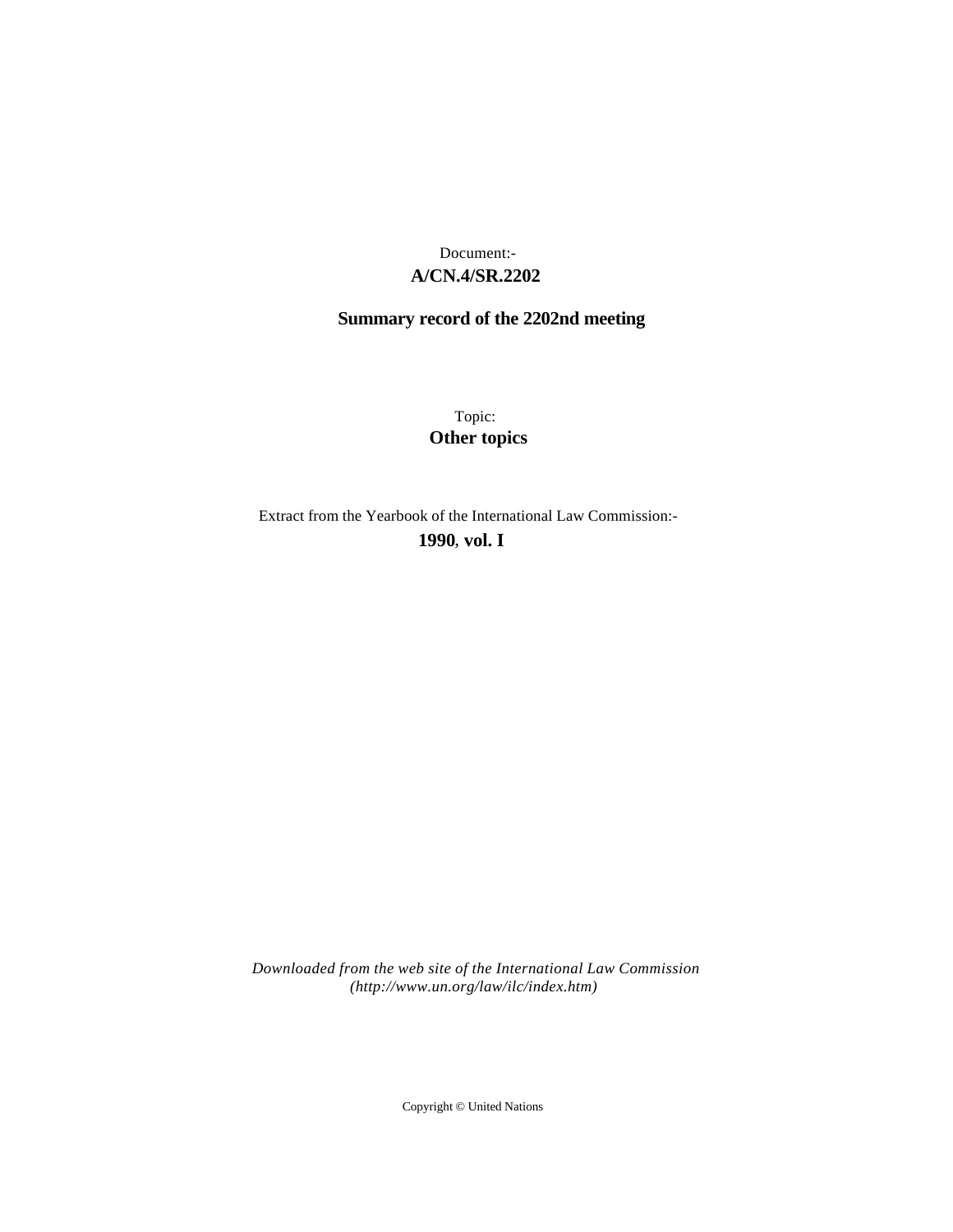*Paragraph 54, as amended, was adopted.* Paragraph 55

*Paragraph 55 was adopted.*

Paragraph 56

51. After an exchange of views between Mr. BAR-SEGOV, Mr. GRAEFRATH, Mr. PELLET and Mr. ARANGIO-RUIZ (Special Rapporteur), the CHAIR-MAN said that, if there were no objections, he would take it that the Commission agreed to delete the words "of injury to an unlawful act" after the word 'proximity" in the ninth sentence.

// *was so agreed.*

*Paragraph 56, as amended, was adopted.*

#### Paragraph 57

52. Mr. GRAEFRATH, referring to the expression "uninterrupted causal link", said he believed that the doubts expressed during the discussion related not to the concept itself, but to the fact that the Special Rapporteur seemed to connect it with the words "however long". For the sake of accuracy, the words "however long" should be added, without quotation marks, after the words "uninterrupted causal link" in the second sentence.

// *was so agreed.*

*Paragraph 57, as amended, was adopted.*

Paragraphs 58 to 61

*Paragraphs 58 to 61 were adopted.*

# Paragraph 62

53. Mr. EIRIKSSON (Rapporteur) proposed the following changes. The words "as a cause of exoneration or", in the first sentence, should be deleted. In the second sentence, the word "partly" should be deleted. The words "at the Drafting Committee stage", in the third sentence, should be deleted, and the third and fourth sentences should be combined to read: "He was ready, in any case, to consider different language and was equally open . . .".

*It was so agreed.*

*Paragraph 62, as amended, was adopted.*

Paragraphs 63 to 71

*Paragraphs 63 to 71 were adopted.* Paragraph 72

54. Mr. EIRIKSSON (Rapporteur) proposed that the second sentence be deleted.

// *was so agreed.*

*Paragraph 72, as amended, was adopted.*

*The meeting rose at 1.05 p.m.*

# **2202nd MEETING**

*Thursday, 19 July 1990, at 3.05 p.m.*

*Chairman:* Mr. Jiuyong SHI

*Present:* Mr. Al-Qaysi, Mr. Arangio-Ruiz, Mr. Barboza, Mr. Barsegov, Mr. Beesley, Mr. Bennouna, Mr. Eiriksson, Mr. Francis, Mr. Graefrath, Mr. Jacovides, Mr. Koroma, Mr. Mahiou, Mr. McCaffrey, Mr. Njenga, Mr. Ogiso, Mr. Pawlak, Mr. Pellet, Mr. Sreenivasa Rao, Mr. Razafindralambo, Mr. Roucounas, Mr. Solari Tudela, Mr. Thiam, Mr. Tomuschat.

## **Draft report of the Commission on the work of its forty-second session** *(continued)*

**CHAPTER V.** *State responsibility* (concluded) (A/CN.4/L.450)

**B. Consideration of the topic at the present session** *(concluded)*

Paragraph 73

1. Mr. McCAFFREY said that it was not clear from the first sentence whether satisfaction had been granted once, several times or often.

2. Mr. ARANGIO-RUIZ (Special Rapporteur) suggested inserting the word "frequently" between the words "had" and "been granted".

// *was so agreed.*

*Paragraph 73, as amended, was adopted.*

Paragraph 74

3. The CHAIRMAN said that the following changes were proposed. In the second sentence, the words "as amply explained in the report" should be deleted, and the end of the sentence should be amended to read: ".. . formulated (usually against weaker States) were offensive to the honour, dignity and prestige of the allegedly lawbreaking State." In the fourth sentence, the words "clearly" and "by way of reparation for internationally wrongful acts" should be deleted.

*It was so agreed.*

*Paragraph 74, as amended, was adopted.*

Paragraph 75

4. Mr. ARANGIO-RUIZ (Special Rapporteur) said that the word "restitutive", in the first sentence, should be replaced by "retributive", a word with a negative connotation in English which was incorrectly translated in the French text by the word *retributif,* which had a positive sense.

5. Mr. GRAEFRATH, referring to the last three sentences, asked whether reprisals were to be regarded as incompatible with sovereign equality.

6. Mr. ARANGIO-RUIZ (Special Rapporteur) said that, unlike sanctions, reprisals or retortion, which were actions taken by the injured State *vis-a-vis* the offending State and which obviously implied the infliction of a sanction, none of the forms of satisfaction resorted to in the case under consideration involved direct action by an injured State *vis-a-vis* an offending State in the sense of inflicting direct punishment; instead, it was a matter of self-inflicted punishment at the request of the injured State. Perhaps new wording should be found to express that idea.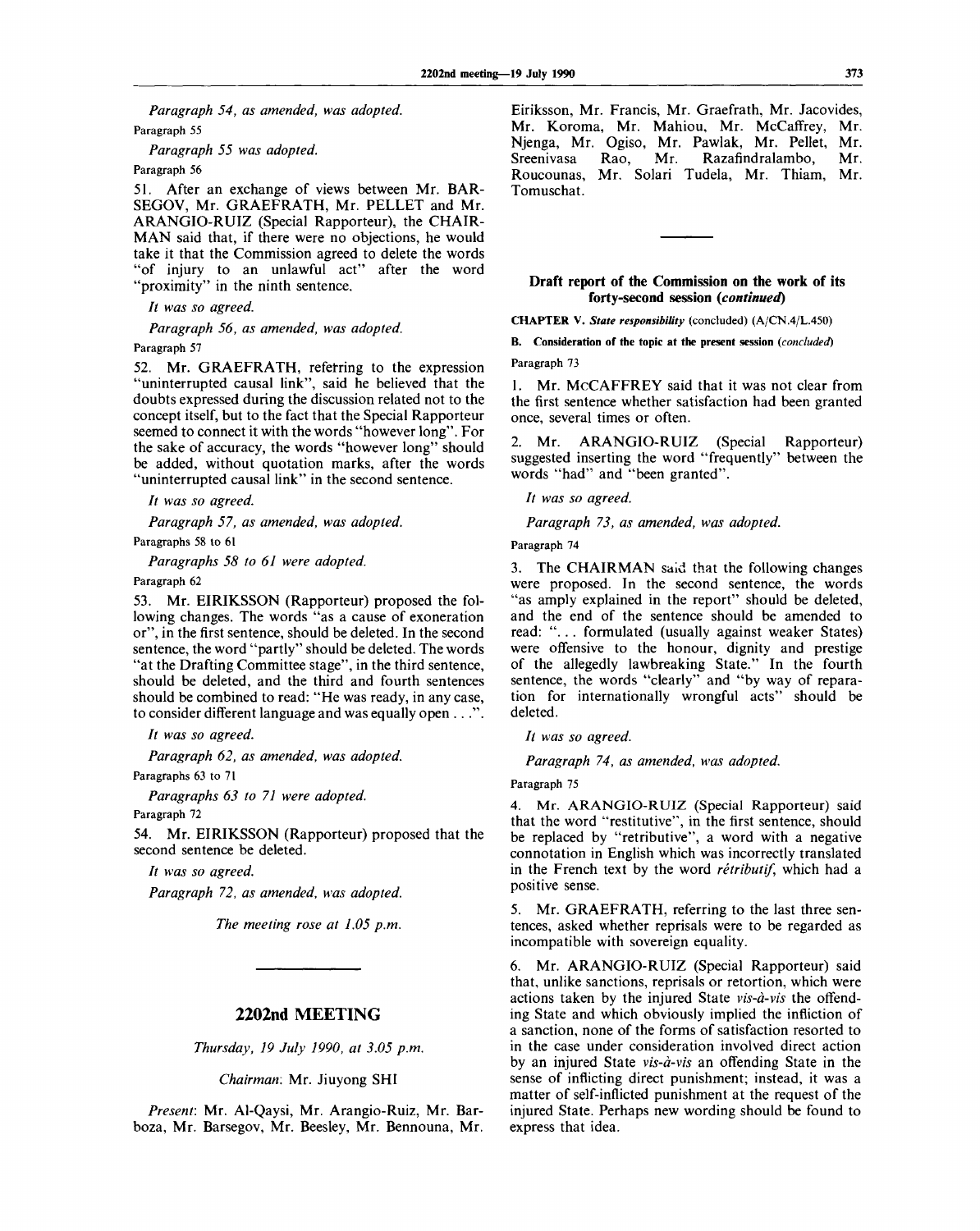7. Mr. GRAEFRATH said that he was making another point: he was asking what incompatibility had to do with sovereign equality.

8. Mr. ARANGIO-RUIZ (Special Rapporteur) said that it might be clearer if the phrase "without involving a violation of the sovereign equality of States" were inserted at the end of paragraph 75. The point was that all forms of satisfaction were even less in violation of the sovereign equality of States than were reprisals and retortion, which were themselves regarded as normal occurrences in international relations.

9. Mr. GRAEFRATH withdrew his remark and suggested leaving paragraph 75 as it stood.

*Paragraph 75 was adopted.*

#### Paragraph 76

10. Further to a comment by Mr. GRAEFRATH, Mr. ARANGIO-RUIZ (Special Rapporteur) proposed that paragraph 76 should begin with the words "As to the choice of the form of satisfaction . . .".

*It was so agreed.*

*Paragraph 76, as amended, was adopted.*

# Paragraph 77

11. Mr. GRAEFRATH wondered whether the phrase "the form of reparation in question" could be replaced by the word "satisfaction".

12. Mr. ARANGIO-RUIZ (Special Rapporteur) said that he would prefer to leave the phrase as it stood in order to remind the reader that, in a broad sense, satisfaction was only one form of reparation. As he had pointed out in his preliminary report, reparation could take the form of restitution, pecuniary compensation or satisfaction.

13. Mr. GRAEFRATH said that he was satisfied with that explanation.

*Paragraph 77 was adopted.*

Paragraphs 78 to 81

*Paragraphs 78 to 81 were adopted.*

Paragraph 82

14. Mr. PELLET said that the word *retributive,* used in the second sentence of the French text and also in later paragraphs, must be changed, because it was too positive.

15. Mr. ARANGIO-RUIZ (Special Rapporteur) pointed out that the original language of chapter V of the draft report was English, and it would therefore be necessary to find a more appropriate French equivalent of the word "retributive". The word *afflictif* in the French text was also incorrectly used.

16. Mr. MAHIOU said that he agreed with the Special Rapporteur. It would be preferable to replace the word *retributive* by *punitive* in the French text.

17. Mr. ARANGIO-RUIZ (Special Rapporteur) said that, in order to be perfectly clear, the reference to a "retributive function" in paragraph 82 and in preceding paragraphs could be changed to "retributive and punitive function".

18. Mr. MAHIOU suggested placing the word *retributive* in square brackets in the French text to indicate that it had caused a problem.

19. Mr. RAZAFINDRALAMBO said that he was opposed to the use of the term *afflictif,* because it had special connotations much stronger than the term *punitif.*

20. The CHAIRMAN suggested that the Frenchspeaking members of the Commission should consult on the matter and inform the Secretariat of their conclusions regarding the best translation.

*Paragraph 82 was adopted on that understanding.*

Paragraph 83

21. Mr. PAWLAK said that the reference to the draft Code of Crimes against the Peace and Security of Mankind in the seventh sentence should be deleted, because the draft code had not yet been completed.

22. Mr. ARANGIO-RUIZ (Special Rapporteur) said that he did not see why it was necessary to await the completion of the draft code before stating that it dealt with certain crimes that might be attributable to heads of State or Government. He did not understand why it was necessary to avoid the term "punitive" or why it should be considered offensive to sovereign States at a time when the Commission was codifying crimes by States, in article 19 of part 1 of the draft articles on State responsibility, and crimes by heads of State or Government. He was not maintaining that the draft code had been adopted.

*Paragraph 83 was adopted.*

Paragraph 84

23. Mr. PELLET said that the third sentence was somewhat ambiguous, for it stated that there was always a legal injury when a rule of international law was breached "and hence satisfaction would have to be granted for every single breach". He suggested that those words be replaced by the phrase "and it would result from that theory that satisfaction would have to be granted for every single breach".

*It was so agreed.*

*Paragraph 84, as amended, was adopted.*

Paragraph 85

*Paragraph 85 was adopted with a minor drafting change.*

Paragraph 86

*Paragraph 86 was adopted.*

Paragraph 87

24. Mr. PELLET, supported by Mr. BARSEGOV, proposed that the words "were two different types of remedy", in the last sentence, be replaced by "constituted two different consequences of failure to comply with an international obligation".

// *was so agreed.*

*Paragraph 87, as amended, was adopted.*

Paragraph 88

*Paragraph 88 was adopted.*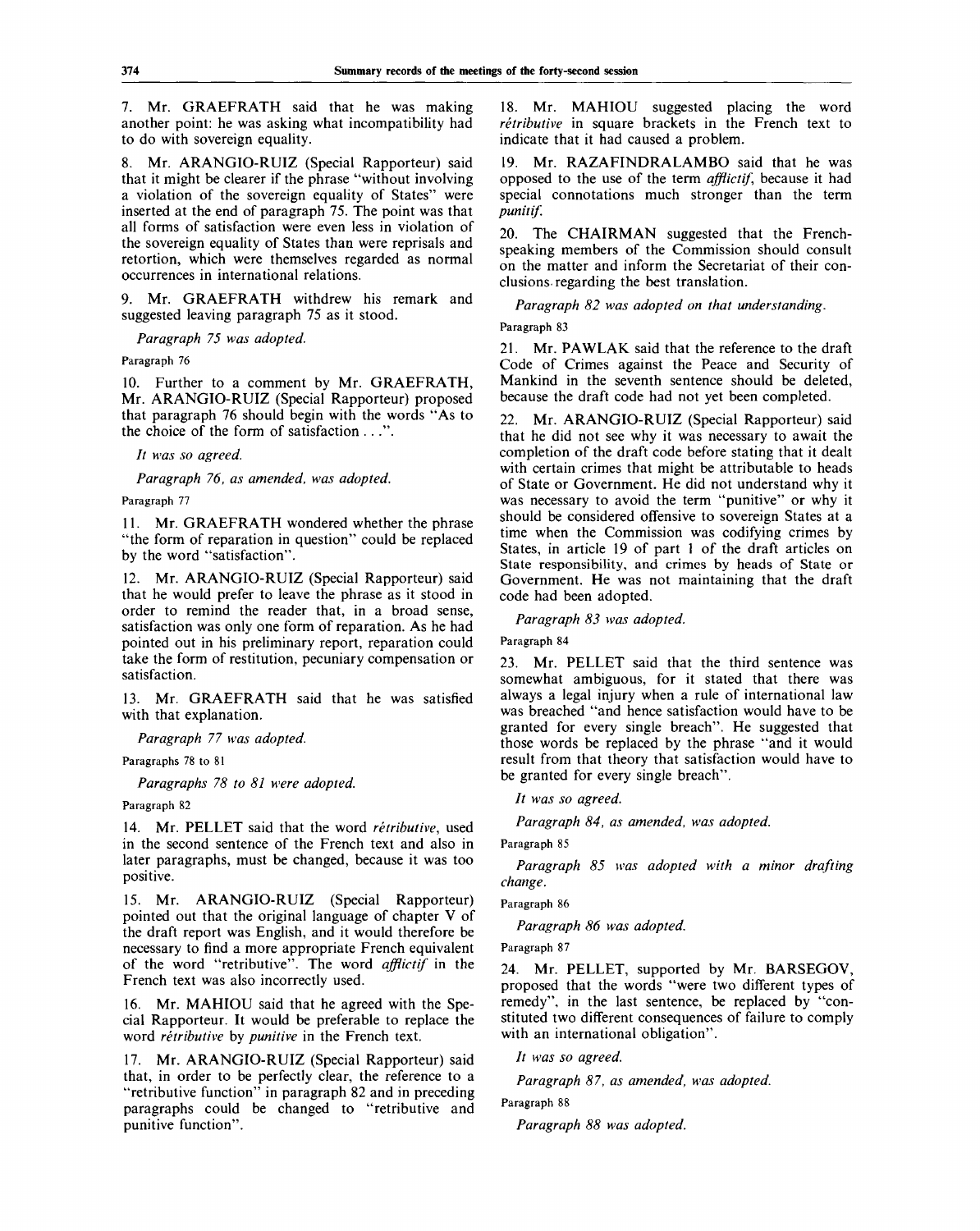Paragraph 89

25. Mr. GRAEFRATH proposed that the last two sentences should form a separate paragraph.

// *was so agreed.*

*Paragraph 89, as amended, was adopted.*

Paragraph 90

*Paragraph 90 was adopted.*

Paragraph 91

*Paragraph 91 was adopted with a minor drafting change.*

Paragraphs 92 to 95

*Paragraphs 92 to 95 were adopted.*

Paragraph 96

26. Mr. PELLET said, by way of a general remark, that the Special Rapporteur gave fair coverage to his own position, but did not always reflect very fully the views of other members. More balanced reporting was essential on such a fundamental topic as State responsibility. The last sentence of paragraph 96 stated that a few members had expressed the hope that the issue of fault "would not be considered even on second reading of part 1 of the topic". One or two members might possibly have expressed such a hope, but the sentence did not reflect his own views.

27. Mr. ARANGIO-RUIZ (Special Rapporteur) explained that he had worked in co-operation with the Rapporteur in the task of summing up his own views and in doing justice to those of his colleagues. In no case had they unduly summarized the position of any member.

28. As to the last sentence of paragraph 96, he would point out that it reflected the views of several members, including, as he recalled, Mr. Barboza, Mr. Calero Rodrigues, Mr. Bennouna, Mr. Mahiou and Mr. Razafindralambo. He would, of course, be glad to incorporate an additional sentence to express Mr. Pellet's opinion.

29. Mr. MAHIOU said that the sentence in question was somewhat categorical in tone; the views expressed on the issue of fault had been less radical and it was therefore appropriate to qualify in some way the statement made in that sentence.

30. Mr. ARANGIO-RUIZ (Special Rapporteur) said that he, too, had some reservations, since he was convinced that the issue of fault had not been treated adequately in part 1 of the draft articles. One possible solution might be to delete the last sentence.

31. Mr. PELLET said that the sentence in question should be retained, but a new one should be added, for he was sure that some members had expressed doubts as to the advisability of dealing with the issue of fault for the time being. He proposed a sentence along the following lines: "In any event, as far as part 2 of the draft is concerned, some members doubted the advisability of dealing with the issue of fault, at least until the Commission considers the consequences of international crimes."

32. Mr. ARANGIO-RUIZ (Special Rapporteur) said that he could agree to the proposed sentence as an

expression of Mr. Pellet's views. He did not recall that other members had expressed the same opinion.

33. Mr. BARBOZA said that the last sentence of paragraph 96 accurately expressed his own views. He had, of course, no objection to the inclusion of a sentence to convey the views of Mr. Pellet.

34. Mr. PELLET agreed to amend the sentence he had proposed so as to replace the reference to "some members" by a reference to "one member".

35. Mr. ARANGIO-RUIZ (Special Rapporteur) expressed his concern at the fact that even one member should entertain doubts about whether a State which had committed a crime was to be regarded as being at fault or not.

36. Mr. BARSEGOV said that he shared the Special Rapporteur's opinion on the issue of fault. A different view was expressed in the last sentence of paragraph 96. Mr. Pellet's proposal embodied yet a third view, namely that the issue of fault should only be considered when the Commission came to examine the consequences of international crimes. With the insertion of that additional sentence, all three positions would be recorded in the report.

37. Mr. GRAEFRATH said that he, for one, was opposed to attributing criminal intent, fraud *(dolus)* or even negligence to a State.

38. The CHAIRMAN said that, if there were no objections, he would take it that the Commission agreed to add, at the end of paragraph 96, a new sentence along the lines proposed by Mr. Pellet.

*It was so agreed.*

*Paragraph 96, as amended, was adopted.*

*Section B, as amended, was adopted.*

**C. Texts of the draft articles of part 2 provisionally adopted so far by the Commission**

Paragraph 97

*Paragraph 97 was adopted.*

*Section C was adopted.*

*Chapter V of the draft report, as amended, was adopted.*

**CHAPTER I.** *Organization of the session* (concluded)\* (A/CN.4/L.446)

39. Mr. EIRIKSSON (Rapporteur) recalled that the Commission had adopted chapter I of the draft report at the 2199th meeting. Following consultations, it was now proposed that the words "the very many complex", in the last sentence of paragraph 17, be replaced by the word "some". The sentence would then read: "At the conclusion of its discussion, the Commission decided to revert at its next session to some policy and technical issues raised in the sixth report."

*It was so agreed.*

**CHAPTER II.** *Draft Code of Crimes against the Peace and Security of Mankind* (continued)\* (A/CN.4/L.447 and Add.l and 2 and Add.2/Corr.l and Add.3)

<sup>\*</sup> Resumed from the 2199th meeting.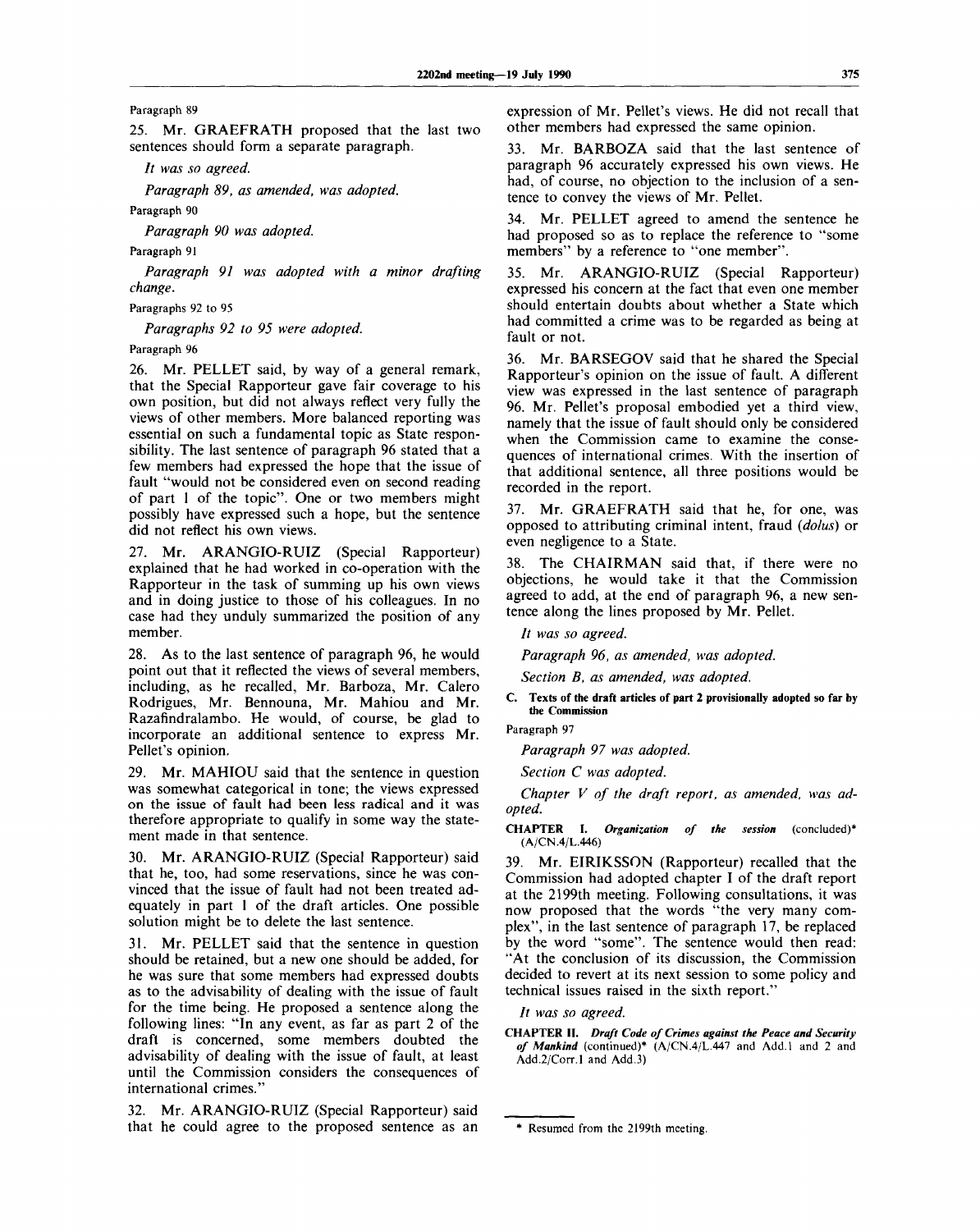# **B. Consideration of the topic at the present session** *(concluded)*

Paragraphs 25, 46 and 62 *(concluded)* (A/CN.4/L.447)

40. Mr. EIRIKSSON (Rapporteur) proposed changes to three paragraphs adopted by the Commission at the 2199th meeting.

With regard to paragraph 25, Mr. Tomuschat (2199th meeting, para. 34) had questioned whether the statement in the last sentence concerning the legislation of the Federal Republic of Germany was correct. Following consultations, he proposed that the reference in that sentence to the German Democratic Republic and the Federal Republic of Germany be deleted.

42. With regard to paragraph 46, he recalled that the Commission had discussed the use of the word "unthinkingly" *(ibid.,* para. 43). Further to consultations with the member who had used that word, he proposed that the words "intentionally, knowingly or unthinkingly", in the first and second sentences, be deleted.

43. With regard to paragraph 62, it had been decided that the Commission's earlier decision *(ibid.,* para. 48) to delete the reference to the "State" aspect of the illicit traffic in narcotic drugs had been a mistake. He therefore proposed, following consultations with the member concerned, that the words "had both an internal and an international State aspect", in the second sentence, be replaced by "had a State aspect, either on an internal or an international plane". In the fifth sentence, the words "that internal or international State element was superfluous" should be replaced by "the State element was superfluous".

*The Rapporteur's amendments were adopted.*

*Section B, as amended, was adopted.*

- **CHAPTER IV.** *The law of the non-navigational uses of international watercourses* (concluded) (A/CN.4/L.449 and Add.l and 2)
- C. **Draft articles on the law of the non-navigational uses of international watercourses** *(concluded)* (A/CN.4/L.449/Add.l and 2)
- SUBSECTION 2 (Texts of draft articles 22 to 27, with commentaries thereto, provisionally adopted by the Commission at its fortysecond session) *(concluded)* (A/CN.4/L.449/Add.l and 2)
- *Commentary to article 22* (Protection and preservation of ecosystems) *(concluded)\**

Paragraph (8) *(concluded)*

44. Mr. EIRIKSSON (Rapporteur) recalled that it had been agreed that he should make certain changes to paragraph (8), approved at the 2200th meeting, in consultation with the Special Rapporteur. Accordingly, he proposed that the second and third sentences, and the beginning of the fourth sentence, be amended to read:

"The Act of Asunción, adopted by the Ministers of Foreign Affairs of the River Plate Basin States at their Fourth Meeting, in 1971, refers to the 'grave health problems arising from ecological relationships in the geographic area of the River Plate basin, which have an unfavourable impact on the social and economic development of the region', and notes that 'this health syndrome is related to the quality and quantity of the water resources'. The Act also mentions 'the need to control...'.'

// *was so agreed.*

*Commentary to article 27* (Emergency situations) *(concluded)*

Paragraph (7) *(concluded)*

45. Mr. EIRIKSSON (Rapporteur) proposed that the second sentence of paragraph (7), approved at the previous meeting, be replaced by the following text:

"For example, the establishment of effective warning systems may necessitate the involvement of other, non-watercourse States, as well as international organizations with competence in that particular field. In addition, the co-ordination of response efforts might be most effectively handled by a competent international organization set up by the States concerned."

// *was so agreed.*

*Section C.2, as amended, was adopted.*

*Chapter IV of the draft report, as amended, was adopted.*

**CHAPTER VIII.** *Other decisions and conclusions of the Commission* (concluded) (A/CN.4/L.453)

**A. Programme, procedures and working methods of the Commission, and its documentation** *(concluded)\**

Paragraph 7 *(concluded)*

46. Mr. EIRIKSSON (Rapporteur) drew attention to the following revised text of paragraph 7, which had been drafted in consultation with four members of the Commission:

"Under that programme of work, the Commission intended to complete, during the term of office if its current members, the second reading of the draft articles on jurisdictional immunities of States and their property. At its forty-first session, in 1989, the Commission expressed the intention to make every effort to complete the second reading at the current session. The Drafting Committee at the current session reviewed and provisionally adopted 16 of the draft articles provisionally adopted by the Commission on first reading. The Commission expects to submit to the General Assembly at its forty-sixth session the entire set of draft articles, thereby attaining its goal of concluding the second reading of the draft before the end of the term of office of its current members."

47. Mr. PAWLAK proposed that, in the third sentence of that text, the words "on second reading" should be inserted between "adopted" and "16".

// *was so agreed.*

48. The CHAIRMAN said that, if there were no objections, he would take it that the Commission agreed to adopt the revised text proposed for paragraph 7, as amended.

*It was so agreed.*

*Paragraph 7, as amended, was adopted.*

*<sup>\*</sup>* Resumed from the 2200th meeting. \* Resumed from the 2200th meeting.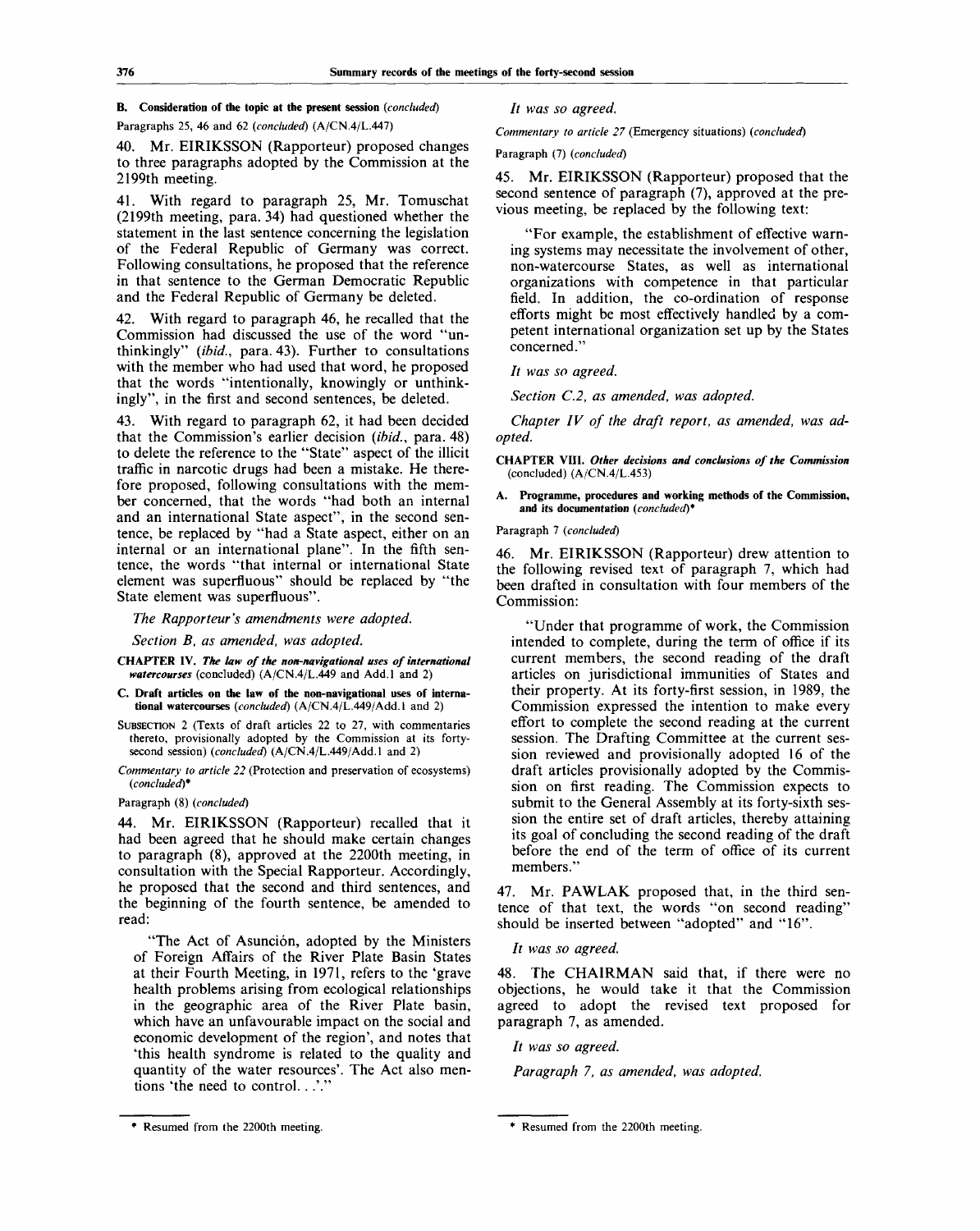# Paragraph 15 *(concluded)*

49. Mr. EIRIKSSON (Rapporteur) recalled that the Commission had discussed the possible inclusion in footnote 2 of a reference to all of the articles of parts 2 and 3 of the draft articles on State responsibility pending before the Drafting Committee. Mr. Graefrath, who had made the proposal concerned, agreed that such a reference was unnecessary. Accordingly, footnote 2 would remain unchanged.

*Paragraph 15 was adopted.*

New paragraph 14 *bis*

50. Mr. EIRIKSSON (Rapporteur) recalled that the Commission had discussed the inclusion of a new paragraph dealing with certain questions, including the possibility of holding split sessions (see 2200th meeting, para. 33). The proposed paragraph 14 *bis,* which would appear under the new heading "Methods of work", would read:

"The Commission continued to discuss various proposals for the most efficient organization of its annual sessions, including splitting the session into two sessions (to be convened alternately in New York and Geneva, for example) and holding special sessions outside its regular annual sessions (for instance for specific tasks such as meetings of the Drafting Committee). Further consideration of the suggestions for the next term of office of members would have to take into account the most efficient way to deal with the items on the Commission's agenda, as well as financial considerations."

51. Mr. JACOVIDES proposed that the word "sessions", before the words "(to be convened" in the first sentence, should be deleted. He welcomed the ideas put forward in the new paragraph, which should be included in the report to pave the way for a fuller discussion in the Sixth Committee of the General Assembly.

52. Mr. AL-QAYSI said that he had no objection to the first sentence, but the second seemed to confuse the issues. The question of splitting sessions could not be seen in the context simply of financial considerations and of workload. Matters relating to the Commission's methods of work could not be decided by reference to two factors alone.

53. Mr. NJENGA said that it was unfair to introduce such a controversial issue at the end of the session, when many members of the Commission had already left Geneva. In saying that splitting the Commission's sessions would cause difficulties for members, he was speaking not for himself alone but also on behalf of some of his absent colleagues. He would therefore propose that, in order to show that the new paragraph did not reflect unanimous agreement, it should be amended by inserting the following sentence after the first sentence: "Some members referred to the difficulties that might arise in splitting the annual session and to the added financial implications."

54. Mr. EIRIKSSON (Rapporteur) pointed out that it had been agreed in the Planning Group to include such a paragraph in the Commission's report. Furthermore, he believed he had produced a balanced text. To meet Mr. Njenga's point, however, he thought that the

words "proposals by some members on" could be added after the word "including", in the first sentence.

55. Mr. ARANGIO-RUIZ said that he sympathized with Mr. Njenga's position, since split sessions would create considerable difficulty for him too; but Mr. Njenga's point was met by the Rapporteur's suggested addition, and particularly by the word "some", which automatically implied that other members did not like the idea. With regard to Mr. Jacovides's proposal, he considered that the words "into two sessions" should be replaced by "into two parts", which would obviate the need for different officers of the Bureau and different sets of conclusions.

56. Mr. AL-QAYSI said that the whole purpose of the new paragraph was to reflect a discussion that had actually taken place: as a matter of principle, the Sixth Committee could not be prevented from knowing the type of discussion in which the Commission and its Planning Group had become involved with regard to methods of work. In any event, the word "including" in the first sentence, made it clear that no unanimous decision was involved.

57. Mr. PELLET, agreeing with Mr. Arangio-Ruiz's proposal to replace the words "into two sessions" by "into two parts", further proposed that the words "organization of its annual sessions", in the first sentence, be replaced by "organization of its work". The text of the paragraph was balanced, and the Rapporteur's proposal was a reasonable one. If, however, Mr. Njenga wished to state the reasons why he opposed the idea of split sessions, then he (Mr. Pellet) would have to state the reasons why he supported it, and the discussion would be never-ending.

58. Mr. PAWLAK, agreeing with Mr. Pellet, said that he favoured split sessions. He proposed that, in the first sentence of the new paragraph, the words "by some members" should be added after "various proposals" and the words "devoted to fewer topics" after the words "into two parts" proposed by Mr. Arangio-Ruiz; and that, in the second sentence, the words "these suggestions" should be replaced by "these questions" and the words "and flexible" added after the word "efficient".

59. Mr. NJENGA said that he saw no reason for changing a system that had worked well for more than 40 years. The proposed paragraph was not balanced, in his view, and it gave the erroneous impression that there was a general trend in the Commission in favour of splitting the sessions. No such case had been made out. All he wanted was a short sentence, couched in neutral terms, that would accurately reflect the position of those members who opposed the idea.

60. The CHAIRMAN said that the matter was both delicate and complex. The Rapporteur had taken great pains to draft a suitable text. In his view, it was not biased, did not set out a firm conclusion and simply stated that some proposals had been made by members and would have to be discussed in the future. Mr. Pawlak had made some very reasonable proposals and the Commission might therefore wish to adopt the new paragraph 14 *bis* as amended by those proposals.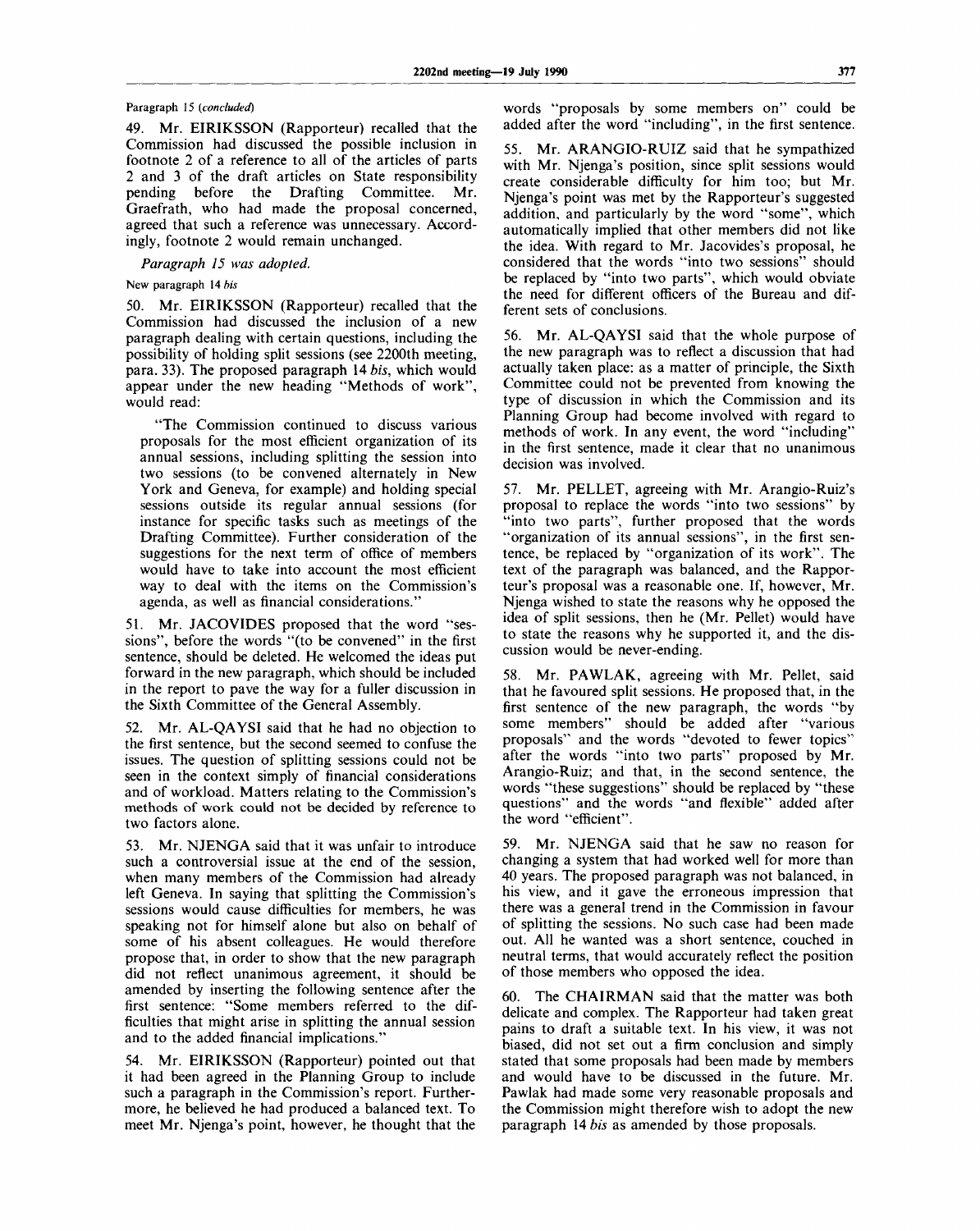61. Mr. EIRIKSSON (Rapporteur) said that, while he agreed in general with the Chairman, he had one objection to Mr. Pawlak's proposals: he was unable to agree to the addition of the words "devoted to fewer topics", which were irrelevant. On the basis of the amendments suggested, he proposed that the new paragraph 14 *bis* should read as follows:

"The Commission continued to discuss various proposals for the most efficient organization of its work. These included proposals by some members to hold special sessions of the Commission outside its regular annual sessions (for instance for specific tasks such as meetings of the Drafting Committee) and to split the annual session into two parts (to be convened alternately in New York and Geneva, for example). Other members pointed to difficulties with respect to the various proposals made. Further consideration of these questions for the next term of office of members would have to take into account the most efficient and flexible way to deal with the items on the Commission's agenda, as well as financial considerations."

// *was so agreed.*

*New paragraph 14* bis, *as amended, was adopted.*

*Section A, as amended, was adopted.*

*Chapter VIII of the draft report, as amended, was adopted.*

**CHAPTER VII.** *International liability for injurious consequences arising out of acts not prohibited by international law* (A/CN.4/L.452)

**A. Introduction**

Paragraphs 1 to 4

*Paragraphs 1 to 4 were adopted.*

*Section A was adopted.*

**B. Consideration of the topic at the present session**

Paragraphs 5 to 7

*Paragraphs 5 to 7 were adopted.*

Paragraph 8

62. Mr. EIRIKSSON (Rapporteur) said that the words "very many", in the first sentence, should be replaced by "some".

*Paragraph 8, as amended, was adopted.*

Paragraphs 9 and 10

*Paragraphs 9 and 10 were adopted.*

Paragraph 11

63. Mr. PELLET wondered if the phrase "A few members felt", in the first sentence, was correct. He thought that many members had expressed the point of view explained in paragraph 11.

64. Mr. BARBOZA (Special Rapporteur) said that the view in question had been expressed by not more than three members, including Mr. Beesley and Mr. Hayes.

*Paragraph 11 was adopted.*

Paragraph 12

65. Mr. BARSEGOV said it was unnecessary to mention that the same view had been expressed by members at previous sessions.

66. The CHAIRMAN agreed. The words "as they had already expressed at previous sessions", in the first sentence, should be deleted.

*It was so agreed.*

*Paragraph 12, as amended, was adopted.*

Paragraph 13

67. Mr. EIRIKSSON (Rapporteur) said that the words "Very few members" should be replaced by "A few members".

*Paragraph 13, as amended, was adopted.*

Paragraphs 14 to 18

*Paragraphs 14 to 18 were adopted.*

Paragraph 19

68. Mr. EIRIKSSON (Rapporteur) proposed that the first sentence be amended to begin: "In summarizing the debate, the Special Rapporteur noted that his intention in proposing a list of dangerous substances .. .". In the fourth sentence, the word "decide" should be replaced by "determine".

// *was so agreed.*

*Paragraph 19, as amended, was adopted.*

Paragraph 20

*Paragraph 20 was adopted.*

Paragraph 21

69. Mr. EIRIKSSON (Rapporteur) said that the word "very", in the first sentence, should be deleted.

70. Mr. McCAFFREY said that he was uncertain whether it was sufficiently clear, from the preceding paragraphs, that the reason why there had been few comments on article 1 was that it had already been amply commented on at previous sessions. If not, the first sentence could be amended to read: "There were few comments on article 1, in light of the fact that it had been discussed at previous sessions of the Commission." It was important to avoid giving the impression that the Commission was indifferent to article 1, which was a fundamental element of the draft.

71. Mr. BARBOZA (Special Rapporteur) pointed to the reference, at the end of paragraph 14, to articles 1 to 9, which were "now before the Drafting Committee". That made it sufficiently clear that the comments on article 1 had already been dealt with.

72. Mr. EIRIKSSON (Rapporteur) said that no substantive changes had been made to article 1.

73. Mr. McCAFFREY said that, in view of the Special Rapporteur's explanation, no further amendment was needed in the first sentence.

74. The CHAIRMAN said that, if there were no objections, he would take it that the Commission agreed to delete the word "very" in the first sentence of paragraph 21.

// *was so agreed.*

*Paragraph 21, as amended, was adopted.*

Paragraphs 22 to 28

*Paragraphs 22 to 28 were adopted.*